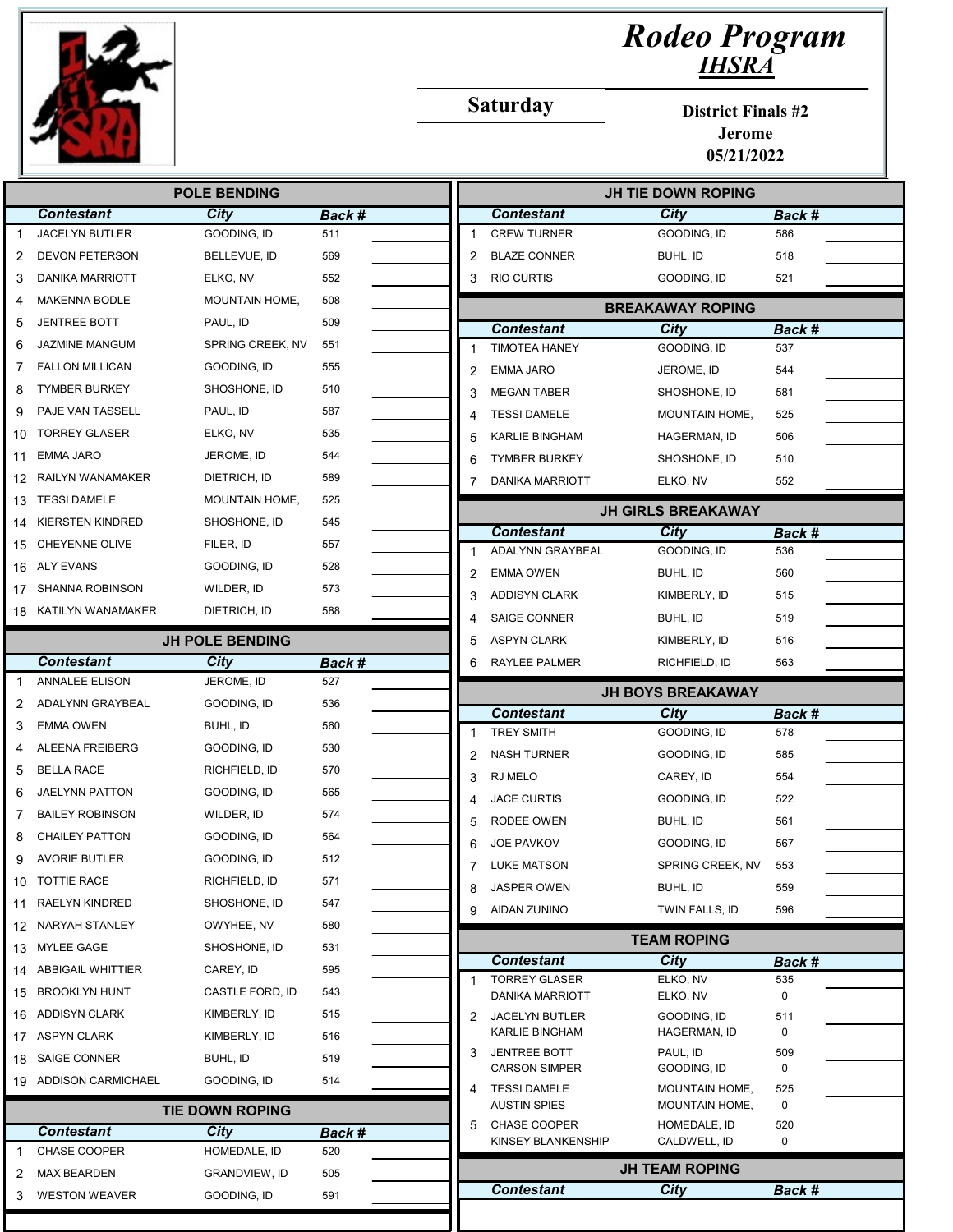

## Rodeo Program IHSRA

Saturday

District Finals #2

Jerome 05/21/2022

|    | <b>JH TEAM ROPING</b>                    |                            |                    |    |                         | <b>JH BOYS GOAT TYING</b> |                         |               |  |
|----|------------------------------------------|----------------------------|--------------------|----|-------------------------|---------------------------|-------------------------|---------------|--|
|    | <b>Contestant</b>                        | City                       | Back #             |    |                         | <b>Contestant</b>         | City                    | Back #        |  |
| 1  | <b>RIO CURTIS</b>                        | GOODING, ID                | 521                | 6  |                         | <b>CREW TURNER</b>        | <b>GOODING. ID</b>      | 586           |  |
|    | <b>BLAZE CONNER</b>                      | BUHL, ID                   | 0                  | 7  |                         | <b>AIDAN ZUNINO</b>       | TWIN FALLS, ID          | 596           |  |
| 2  | <b>JOE PAVKOV</b><br><b>TREY SMITH</b>   | GOODING, ID<br>GOODING, ID | 567<br>$\mathbf 0$ | 8  |                         | <b>TREY SMITH</b>         | GOODING, ID             | 578           |  |
| 3  | <b>JACE CURTIS</b>                       | GOODING, ID                | 522                | 9  |                         | <b>NASH TURNER</b>        | GOODING, ID             | 585           |  |
|    | DRAW PARTNER JH 2                        |                            | $\mathbf 0$        | 10 |                         | RODEE OWEN                | BUHL, ID                | 561           |  |
|    | <b>LUKE MATSON</b>                       | SPRING CREEK. NV           | 553                | 11 |                         | <b>LUKE MATSON</b>        | SPRING CREEK, NV        | 553           |  |
|    | AIDAN ZUNINO                             | TWIN FALLS, ID             | 0                  |    |                         | 12 JACE CURTIS            | GOODING, ID             | 522           |  |
| 5  | <b>CREW TURNER</b><br><b>NASH TURNER</b> | GOODING, ID<br>GOODING, ID | 586<br>0           | 13 |                         | <b>JOE PAVKOV</b>         | gooding, id             | 567           |  |
|    |                                          | <b>GOAT TYING</b>          |                    |    | <b>JH CHUTE DOGGING</b> |                           |                         |               |  |
|    | <b>Contestant</b>                        | City                       | Back #             |    |                         | <b>Contestant</b>         | City                    | Back #        |  |
|    | <b>TOBI HUBERT</b>                       | DIETRICH, ID               | 542                | 1  |                         | <b>BLAZE CONNER</b>       | BUHL, ID                | 518           |  |
| 2  | <b>CHEYENNE OLIVE</b>                    | FILER, ID                  | 557                | 2  |                         | <b>RIO CURTIS</b>         | GOODING, ID             | 521           |  |
| 3  | <b>DANIKA MARRIOTT</b>                   | ELKO, NV                   | 552                | 3  |                         | AIDAN ZUNINO              | TWIN FALLS, ID          | 596           |  |
|    | <b>KIERSTEN KINDRED</b>                  | SHOSHONE, ID               | 545                | 4  |                         | JOE PAVKOV                | GOODING, ID             | 567           |  |
| 5  | <b>ALY EVANS</b>                         | GOODING, ID                | 528                | 5  |                         | <b>BRITT WELLS</b>        | JEROME, ID              | 593           |  |
| 6  | <b>TESSI DAMELE</b>                      | MOUNTAIN HOME,             | 525                |    |                         |                           | <b>BARREL RACING</b>    |               |  |
| 7  | <b>KINSEY BLANKENSHIP</b>                | CALDWELL, ID               | 507                |    |                         | <b>Contestant</b>         | City                    |               |  |
| 8  | <b>MACARDI ANDERSON</b>                  | BELLEUVE, ID               | 503                | 1  |                         | <b>DANIKA MARRIOTT</b>    | ELKO, NV                | Back #<br>552 |  |
|    |                                          |                            |                    | 2  |                         | <b>KIERSTEN KINDRED</b>   | SHOSHONE, ID            | 545           |  |
|    |                                          | <b>JH GIRLS GOAT TYING</b> |                    | 3  |                         | <b>JACELYN BUTLER</b>     | GOODING, ID             | 511           |  |
|    | <b>Contestant</b>                        | City                       | Back #             | 4  |                         | PAJE VAN TASSELL          | PAUL, ID                | 587           |  |
|    | ADDISON CARMICHAEL                       | GOODING, ID                | 514                | 5  |                         | <b>TESSI DAMELE</b>       | <b>MOUNTAIN HOME,</b>   | 525           |  |
| 2  | <b>BROOKLYN HUNT</b>                     | CASTLE FORD, ID            | 543                | 6  |                         | <b>TIMOTEA HANEY</b>      | GOODING, ID             | 537           |  |
| 3  | <b>EMMA OWEN</b>                         | BUHL, ID                   | 560                |    |                         | JAZMINE MANGUM            | SPRING CREEK, NV        | 551           |  |
| 4  | <b>ANNALEE ELISON</b>                    | JEROME, ID                 | 527                | 7  |                         |                           |                         |               |  |
| 5  | <b>SAIGE CONNER</b>                      | BUHL, ID                   | 519                | 8  |                         | <b>TYMBER BURKEY</b>      | SHOSHONE, ID            | 510           |  |
| 6  | <b>ASPYN CLARK</b>                       | KIMBERLY, ID               | 516                | 9  |                         | RAILYN WANAMAKER          | DIETRICH, ID            | 589           |  |
|    | ALEENA FREIBERG                          | GOODING, ID                | 530                | 10 |                         | <b>JENTREE BOTT</b>       | PAUL, ID                | 509           |  |
|    | JAELYNN PATTON                           | GOODING, ID                | 565                | 11 |                         | KINSEY BLANKENSHIP        | CALDWELL, ID            | 507           |  |
| 9  | <b>RAELYN KINDRED</b>                    | SHOSHONE, ID               | 547                |    |                         | 12 CHEYENNE OLIVE         | FILER, ID               | 557           |  |
| 10 | NARYAH STANLEY                           | OWYHEE, NV                 | 580                | 13 |                         | <b>TOBI HUBERT</b>        | DIETRICH, ID            | 542           |  |
| 11 | <b>CHAILEY PATTON</b>                    | GOODING, ID                | 564                |    |                         | 14 MAKENNA BODLE          | MOUNTAIN HOME,          | 508           |  |
| 12 | <b>AVORIE BUTLER</b>                     | GOODING, ID                | 512                |    |                         | 15 KATILYN WANAMAKER      | DIETRICH, ID            | 588           |  |
| 13 | MYLEE GAGE                               | SHOSHONE, ID               | 531                |    |                         | 16 KITANNA BARNES         | BLISS, ID               | 504           |  |
| 14 | <b>ADDISYN CLARK</b>                     | KIMBERLY, ID               | 515                |    |                         | 17 DEVON PETERSON         | BELLEVUE, ID            | 569           |  |
| 15 | <b>BAILEY ROBINSON</b>                   | WILDER, ID                 | 574                |    |                         |                           | <b>JH BARREL RACING</b> |               |  |
|    | 16 ADALYNN GRAYBEAL                      | GOODING, ID                | 536                |    |                         | <b>Contestant</b>         | <b>City</b>             | Back #        |  |
|    |                                          | <b>JH BOYS GOAT TYING</b>  |                    | 1  |                         | SAIGE CONNER              | BUHL, ID                | 519           |  |
|    | <b>Contestant</b>                        | City                       | Back #             | 2  |                         | <b>EMMA OWEN</b>          | BUHL, ID                | 560           |  |
|    | <b>RIO CURTIS</b>                        | GOODING, ID                | 521                | 3  |                         | JAELYNN PATTON            | GOODING, ID             | 565           |  |
| 2  | <b>CON WELLS</b>                         | DIETRICH, ID               | 594                | 4  |                         | <b>CHAILEY PATTON</b>     | GOODING, ID             | 564           |  |
| 3  | <b>BRITT WELLS</b>                       | JEROME, ID                 | 593                | 5  |                         | <b>ADDISYN CLARK</b>      | KIMBERLY, ID            | 515           |  |
| 4  | <b>JASPER OWEN</b>                       | BUHL, ID                   | 559                | 6  |                         | <b>BROOKLYN HUNT</b>      | CASTLE FORD, ID         | 543           |  |
| 5  | <b>BLAZE CONNER</b>                      | BUHL, ID                   | 518                | 7  |                         | ALEENA FREIBERG           | GOODING, ID             | 530           |  |
|    |                                          |                            |                    | 8  |                         | <b>BELLA RACE</b>         | RICHFIELD, ID           | 570           |  |
|    |                                          |                            |                    |    |                         |                           |                         |               |  |